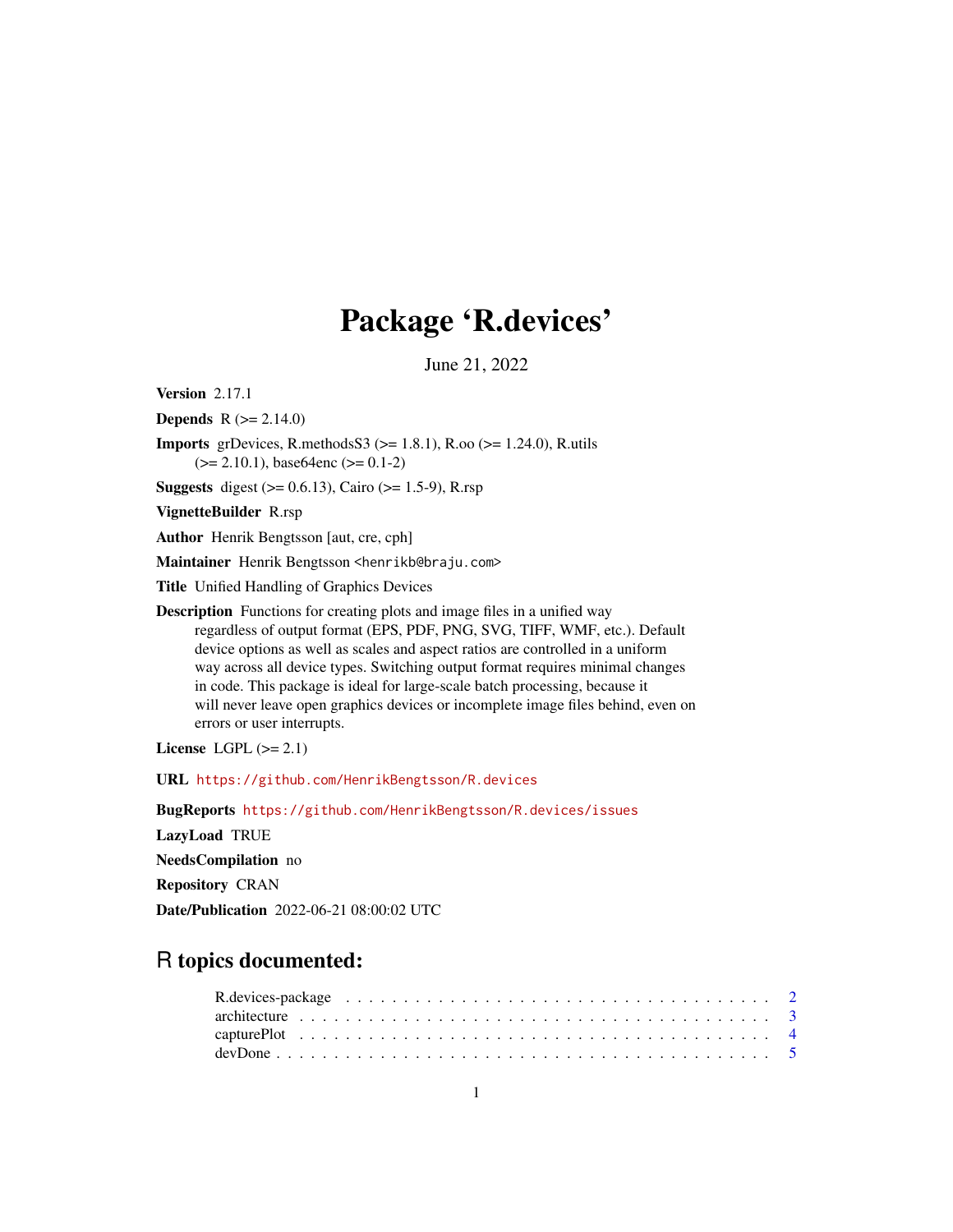## <span id="page-1-0"></span>2 R.devices-package

|       | $devGetLabel \dots \dots \dots \dots \dots \dots \dots \dots \dots \dots \dots \dots \dots \dots \dots \dots \dots$ |    |
|-------|---------------------------------------------------------------------------------------------------------------------|----|
|       |                                                                                                                     |    |
|       |                                                                                                                     |    |
|       |                                                                                                                     |    |
|       |                                                                                                                     |    |
|       |                                                                                                                     |    |
|       |                                                                                                                     |    |
|       |                                                                                                                     |    |
|       |                                                                                                                     |    |
|       |                                                                                                                     |    |
|       |                                                                                                                     |    |
| Index |                                                                                                                     | 19 |

## R.devices-package *Package R.devices*

#### Description

Functions for creating plots and image files in a unified way regardless of output format (EPS, PDF, PNG, SVG, TIFF, WMF, etc.). Default device options as well as scales and aspect ratios are controlled in a uniform way across all device types. Switching output format requires minimal changes in code. This package is ideal for large-scale batch processing, because it will never leave open graphics devices or incomplete image files behind, even on errors or user interrupts.

## To get started

- Vignette ['R.devices overview'](../doc/index.html)
- [toEPS](#page-15-1)(), [toPDF](#page-15-1)(), [toPNG](#page-15-1)(), ... evaluate graphics code and atomically save plot to a figure file.

## How to cite this package

To cite this package, please use:

```
@Manual{,
  title = {R.devices: Unified Handling of Graphics Devices},
  author = {Henrik Bengtsson},
 year = {2022},note = {R package version 2.17.1},
 url = {https://github.com/HenrikBengtsson/R.devices},
}
```
## License

LGPL  $(>= 2.1)$ .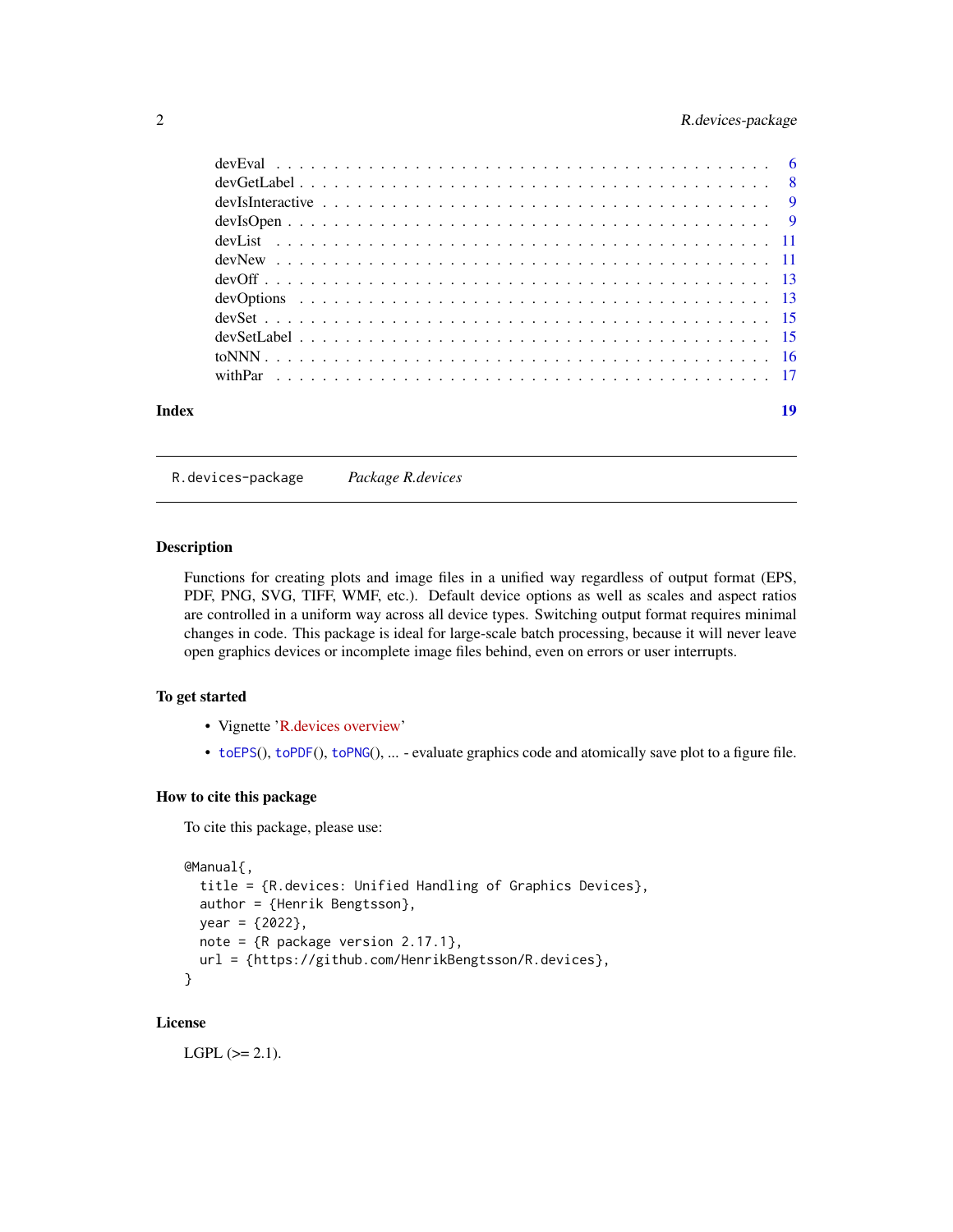#### <span id="page-2-0"></span>architecture 3

## Author(s)

Henrik Bengtsson [aut, cre, cph].

architecture *Get the architecture of an object or coerce it into another*

#### <span id="page-2-1"></span>Description

Get the architecture of an object or coerce it into another

## Usage

```
architecture(x, ...)
as.architecture(
  x,
  ostype = .Platform$OS.type,
  arch = R.version$arch,
 ptrsize = .Machine$sizeof.pointer,
  endian = .Platform$endian,
  ...
)
```
## Arguments

| $\times$ | The object to be coerced.                                        |
|----------|------------------------------------------------------------------|
| $\ddots$ | (optional) Additional arguments passed to the underlying method. |
| ostype   | A character string, e.g. "unix" and "windows".                   |
| arch     | A character string, e.g. "i386", "i686" and "x86_64".            |
| ptrsize  | The target pointer size - either 4L or 8L.                       |
| endian   | The target endianess - either "little" or "big".                 |

## Value

architecture() returns a named list with character element ostype and arch, integer element ptrsize, and character element endian. These elements take a missing values if they could not be inferred.

as.architecture() returns a coerced version of x. If no coercion was needed, then x itself is returned.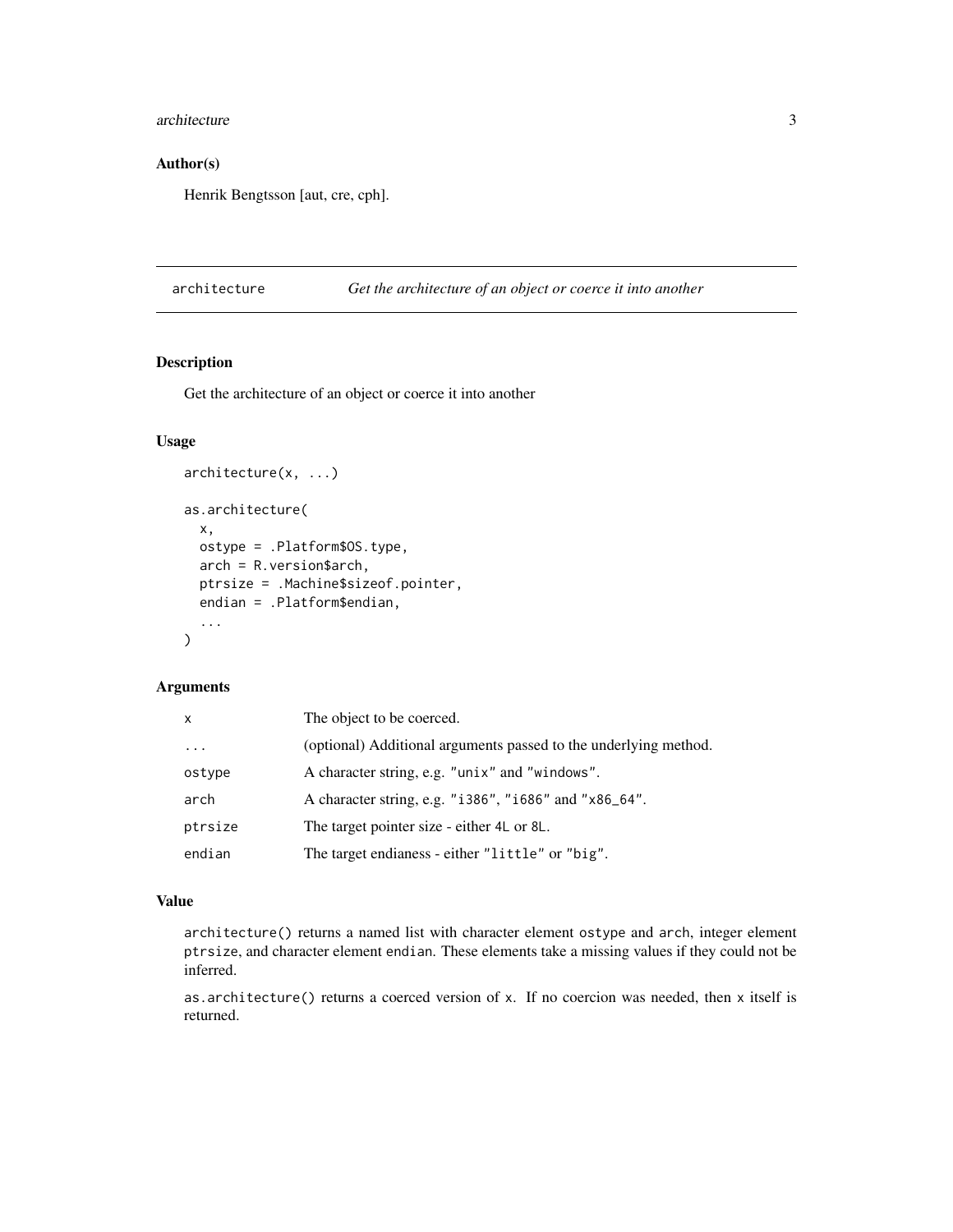<span id="page-3-0"></span>

Captures a plot such that it can be redrawn later/elsewhere. *This feature is only supported in R (>= 3.3.0).*

#### Usage

```
capturePlot(expr, envir=parent.frame(), type=nulldev, ...)
```
#### Arguments

| expr      | The expression of graphing commands to be evaluated.                                                                                                                                                                                   |
|-----------|----------------------------------------------------------------------------------------------------------------------------------------------------------------------------------------------------------------------------------------|
| envir     | The environment where expr should be evaluated.                                                                                                                                                                                        |
| type      | The type of graphics device used in the background. The choice should not<br>matter since the result should be identical regardless. All graphics is captured<br>but any output is also voided by sending the output to a "null" file. |
| $\ddotsc$ | Additional arguments passed to the graphics device.                                                                                                                                                                                    |

## Details

Note that plot dimensions/aspect ratios are not recorded. This means that one does not have to worry about those when recording the plot. Instead, they are specified when setting up the graphics device(s) in which the recorded plot is replayed (see example).

#### Value

Returns a recordedplot object, which can be [replayPlot\(](#page-0-0)):ed. If replayed in an interactive session, the plot is displayed in a new window. For conveniency, the object is also replayed when print():ed.

#### Replaying / replotting on a different architecture

In order to replay a recordedplot object, it has to be replayed on an architecture that is compatible with the one who created the object. If this is not the case, then [replayPlot\(](#page-0-0)) will generate an *Incompatible graphics state* error. The [as.architecture\(](#page-2-1)) function of this package tries to coerce between different architectures, such that one can replay across architectures using  $replayPlot(as.architectures(g))$ . For convenience, the recorded plot returned by capturePlot() is automatically coerced when print():ed.

## Author(s)

Henrik Bengtsson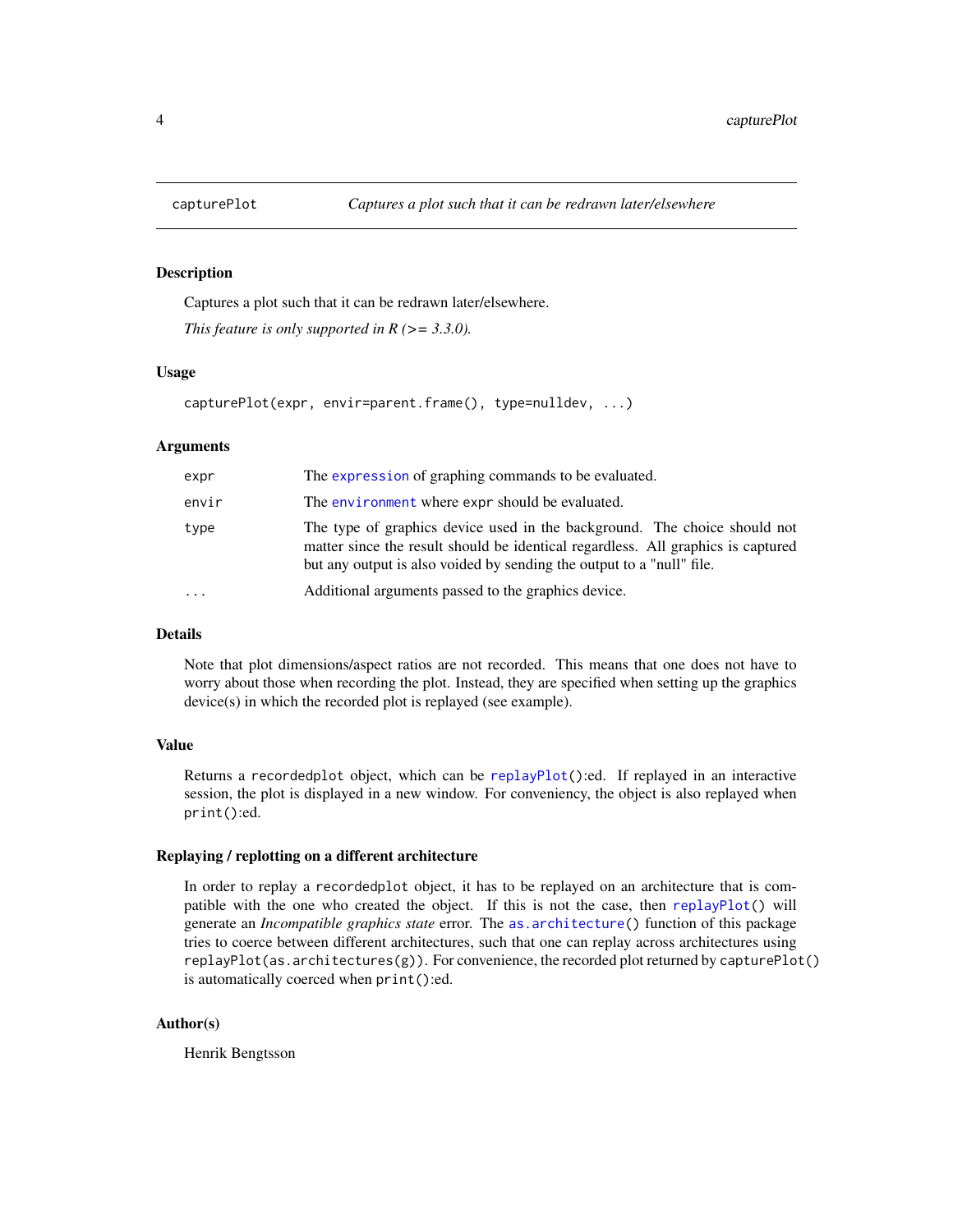#### <span id="page-4-0"></span>devDone 5

#### References

```
[1] Paul Murrell et al., Recording and Replaying the Graphics Engine Display List, December 2015.
https://www.stat.auckland.ac.nz/~paul/Reports/DisplayList/dl-record.html
```
## See Also

Internally [recordPlot\(](#page-0-0)) is used.

## Examples

```
if (getRversion() >= "3.3.0") {
oopts <- R.devices::devOptions("*", path=file.path(tempdir(), "figures"))
g <- capturePlot({
  plot(1:10)
})
## Display
print(g)
## Display with a 2/3 height-to-width aspect ratio
toDefault(aspectRatio=2/3, { print(g) })
## Redraw to many output formats using whatever PNG, EPS, and PDF
## device outputs available
devEval(c("{png}", "{eps}", "{pdf}"), aspectRatio=2/3, print(g))
R.devices::devOptions("*", path=oopts$path)
} ## if (getRversion() >= "3.3.0")
```
<span id="page-4-1"></span>devDone *Closes zero or more open devices except screen (interactive) devices*

#### Description

Closes zero or more open devices except screen (interactive) devices.

#### Usage

```
devDone(which=dev.cur(), ...)
```

| which | An index (numeric) vector or a label (character) vector. |
|-------|----------------------------------------------------------|
| .     | Not used.                                                |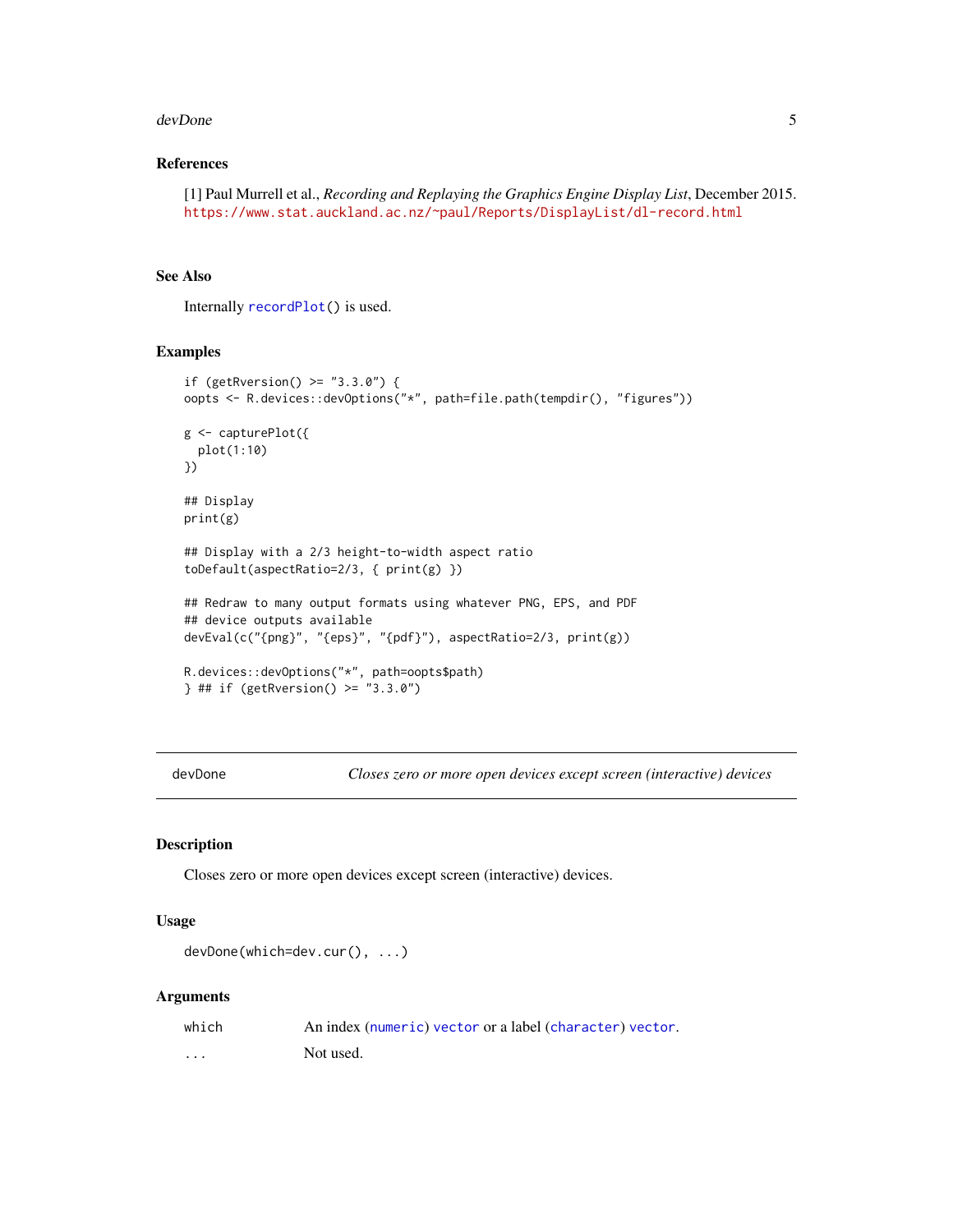<span id="page-5-0"></span>Returns (invisibly) [dev.cur\(](#page-0-0)).

#### Author(s)

Henrik Bengtsson

#### See Also

[devOff](#page-12-1)(). [dev.interactive](#page-0-0).

<span id="page-5-1"></span>

| devEval | Opens a new graphics device, evaluate (graphing) code, and closes |
|---------|-------------------------------------------------------------------|
|         | device                                                            |

#### Description

Opens a new graphics device, evaluate (graphing) code, and closes device.

#### Usage

```
devEval(type=getOption("device"), expr, initially=NULL, finally=NULL,
  envir=parent.frame(), name=NULL, tags=NULL, sep=getDevOption(type, "sep",
  default = ","), ..., ext=NULL, filename=NULL, path=getDevOption(type, "path",
  default = "figures"), field=getDevOption(type, name = "field"),
  onIncomplete=c("remove", "rename", "keep"), force=getDevOption(type, "force",
  default = TRUE), which=dev.cur(), .exprAsIs=FALSE, .allowUnknownArgs=FALSE)
```

| type               | Specifies the type of graphics device to be used. The device is created and<br>opened using devNew(). Multiple types may be specified.                   |
|--------------------|----------------------------------------------------------------------------------------------------------------------------------------------------------|
| expr               | The expression of graphing commands to be evaluated.                                                                                                     |
| initially, finally |                                                                                                                                                          |
|                    | Optional expression: s to be evaluated before and after expr. If type specifies<br>multiple devices, these optional expression: are only evaluated ones. |
| envir              | The environment where expr should be evaluated.                                                                                                          |
|                    | name, tags, sep The fullname name of the image is specified as the name with optional sep-<br>separated tags appended.                                   |
| ext                | The filename extension of the image file generated, if any. By default, it is<br>inferred from argument type.                                            |
| $\cdots$           | Additional arguments passed to devNew().                                                                                                                 |
| filename           | The filename of the image saved, if any. By default, it is composed of arguments<br>name, tags, sep, and ext. See also below.                            |
| path               | The directory where then image should be saved, if any.                                                                                                  |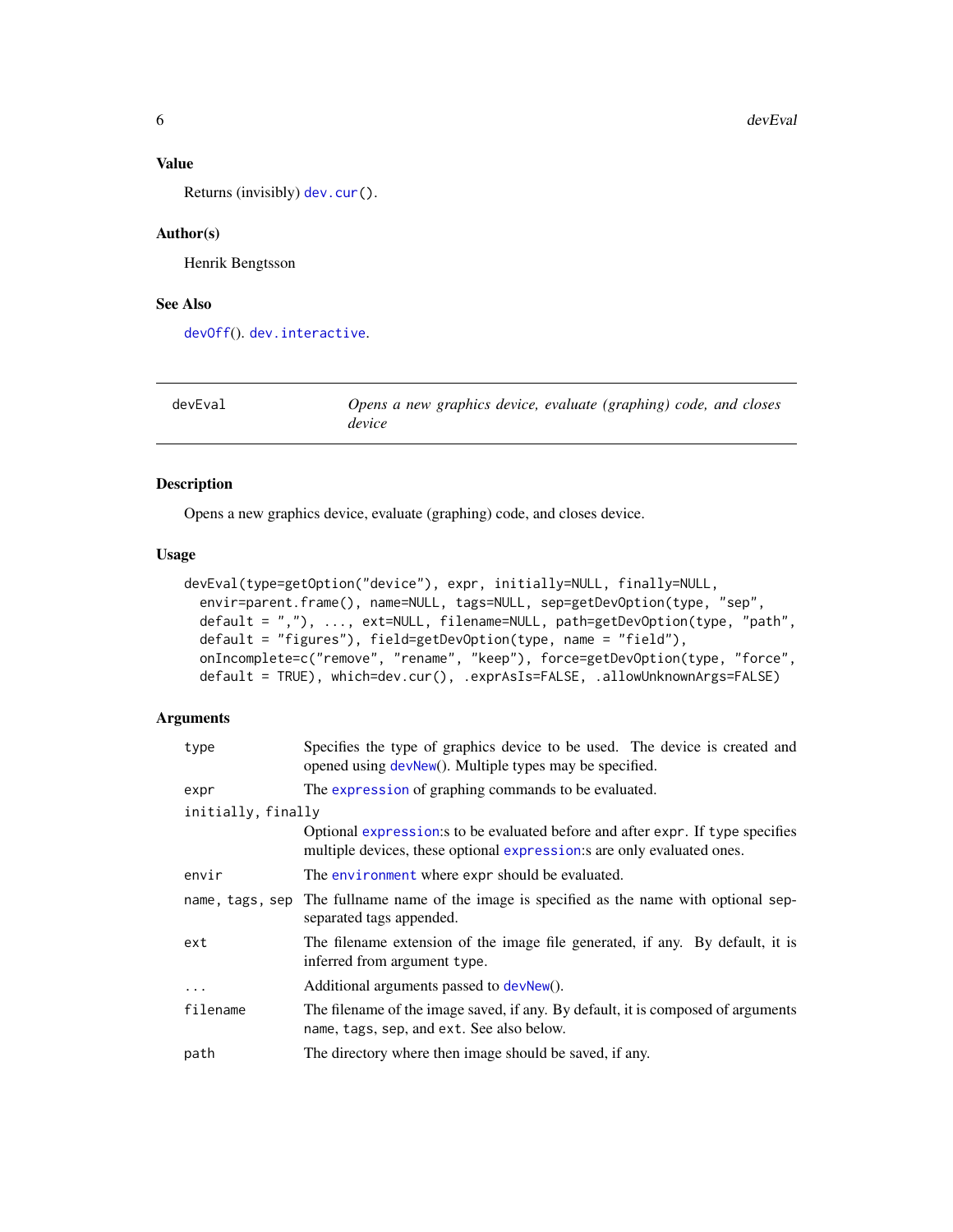#### <span id="page-6-0"></span>devEval 7 and 3 and 3 and 3 and 3 and 3 and 3 and 3 and 3 and 3 and 3 and 3 and 3 and 3 and 3 and 3 and 3 and 3 and 3 and 3 and 3 and 3 and 3 and 3 and 3 and 3 and 3 and 3 and 3 and 3 and 3 and 3 and 3 and 3 and 3 and 3 an

| field                        | An optional character string specifying a specific field of the named result<br>list to be returned.                              |
|------------------------------|-----------------------------------------------------------------------------------------------------------------------------------|
| onIncomplete                 | A character string specifying what to do with an image file that was incom-<br>pletely generated due to an interrupt or an error. |
| force                        | If TRUE, and the image file already exists, then it is overwritten, otherwise not.                                                |
| which                        | A vector of devices to be copied. Only applied if argument expr is missing.                                                       |
| .exprAsIs, .allowUnknownArgs |                                                                                                                                   |
|                              | (Internal use only).                                                                                                              |

#### Value

Returns a [DevEvalFileProduct](#page-0-0) if the device generated an image file, otherwise an [DevEvalProduct](#page-0-0). If argument field is given, then the field of the [DevEvalProduct](#page-0-0) is returned instead. *Note that the default return value may be changed in future releases.*

#### Generated image file

If created, the generated image file is saved in the directory specified by argument path with a filename consisting of the name followed by optional comma-separated tags and a filename extension given by argument ext.

By default, the image file is only created if the expr is evaluated completely. If it is, for instance, interrupted by the user or due to an error, then any incomplete/blank image file that was created will be removed. This behavior can be turned of using argument onIncomplete.

#### Author(s)

Henrik Bengtsson

#### See Also

To change default device parameters such as the width or the height, [devOptions](#page-12-2)(). [devNew](#page-10-1)().

```
# Plot to PNG using one whatever PNG device driver is available
res <- devEval("{png}", name="MyPlot", tags=c("10", "rnd"), aspectRatio=0.7, {
  plot(1:10)
})
print(res$pathname)
# [1] "figures/MyPlot,10,rnd.png"
str(res$dataURI)
# chr "data:image/png;base64,iVBORw0KGgoAAAANSUhEUgAAAeAA..."
## Plot to PDF using grDevices::pdf()
res <- devEval("pdf", name="MyPlot", tags=c("10", "rnd"), aspectRatio=0.7, {
  plot(1:10)
})
print(res$pathname)
```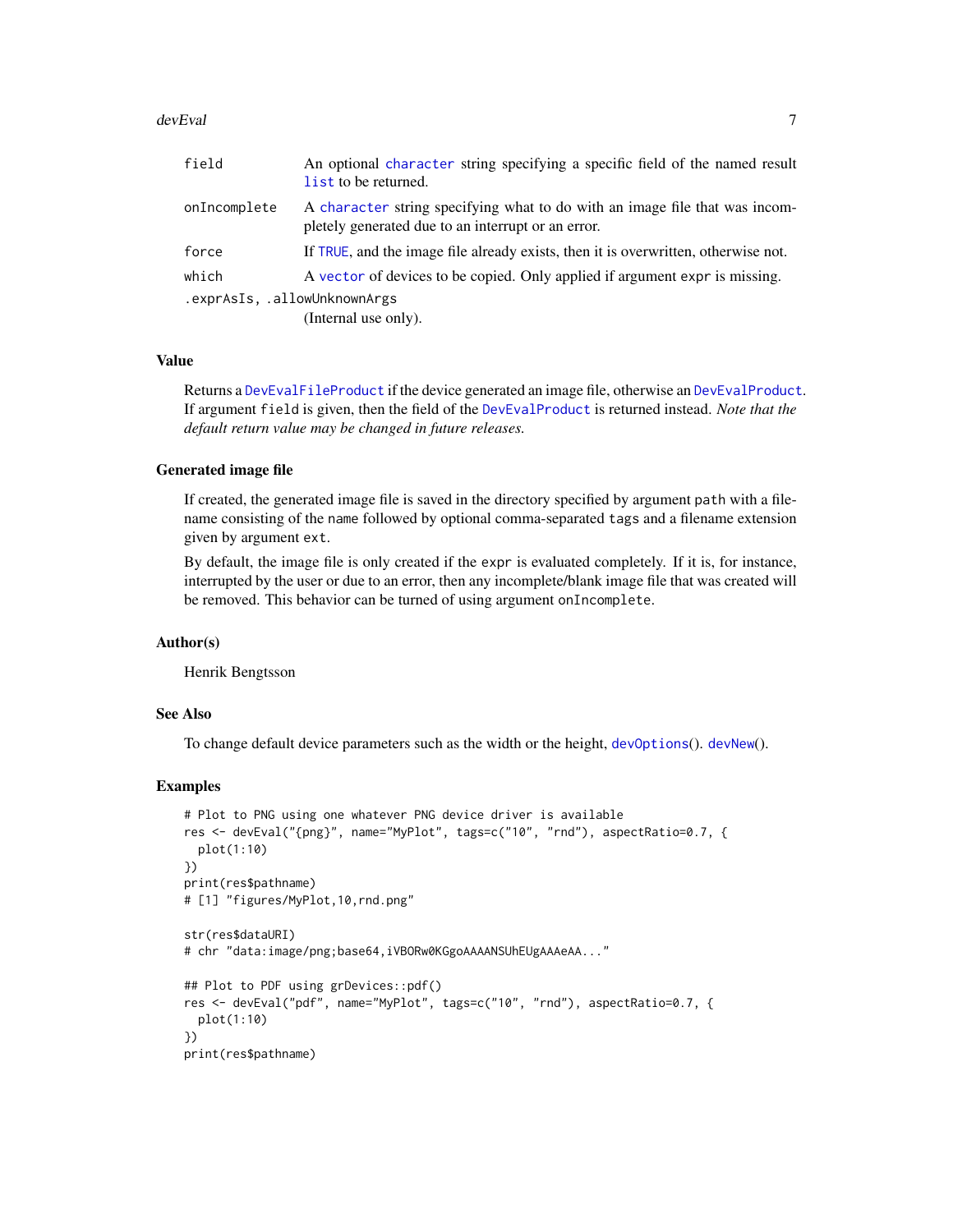```
# [1] "figures/MyPlot,10,rnd.pdf"
## Plot to EPS using R.devices::eps()
res <- devEval("eps", name="MyPlot", tags=c("10", "rnd"), aspectRatio=0.7, {
  plot(1:10)
})
print(res$pathname)
# [1] "figures/MyPlot,10,rnd.eps"
```
#### <span id="page-7-1"></span>devGetLabel *Gets the labels of zero or more devices*

#### Description

Gets the labels of zero or more devices.

#### Usage

```
devGetLabel(which=dev.cur(), ...)
```
#### Arguments

| which    | An index (numeric) vector or a label (character) vector. |
|----------|----------------------------------------------------------|
| $\cdots$ | Not used.                                                |

#### Value

Returns a [character](#page-0-0) [vector](#page-0-0). If a device does not exist, an error is thrown.

#### Author(s)

Henrik Bengtsson

## See Also

[devSetLabel](#page-14-1)() and [devList](#page-10-2)().

<span id="page-7-0"></span>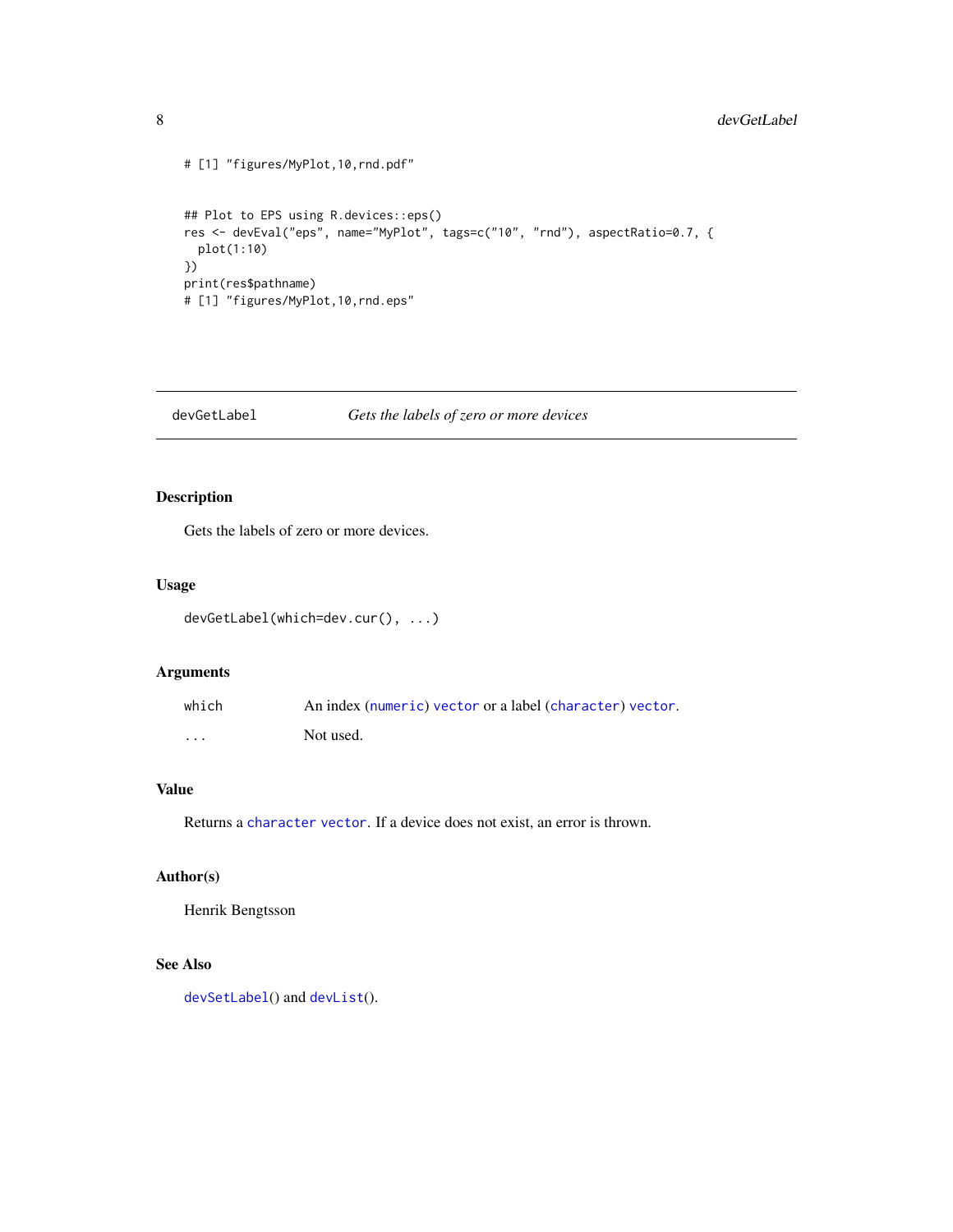<span id="page-8-0"></span>devIsInteractive *Checks whether a device type is interactive or not*

## Description

Checks whether a device type is interactive or not.

#### Usage

```
devIsInteractive(types, ...)
```
## Arguments

| types | A character vector. |
|-------|---------------------|
| .     | Not used.           |

## Value

Returns a [logical](#page-0-0) [vector](#page-0-0) with [TRUE](#page-0-0) if the device type is interactive, otherwise [FALSE](#page-0-0).

#### Author(s)

Henrik Bengtsson

## See Also

Internally, [deviceIsInteractive](#page-0-0) is used.

devIsOpen *Checks if zero or more devices are open or not*

#### Description

Checks if zero or more devices are open or not.

## Usage

```
devIsOpen(which=dev.cur(), ...)
```

| which | An index (numeric) vector or a label (character) vector. |
|-------|----------------------------------------------------------|
| .     | Not used.                                                |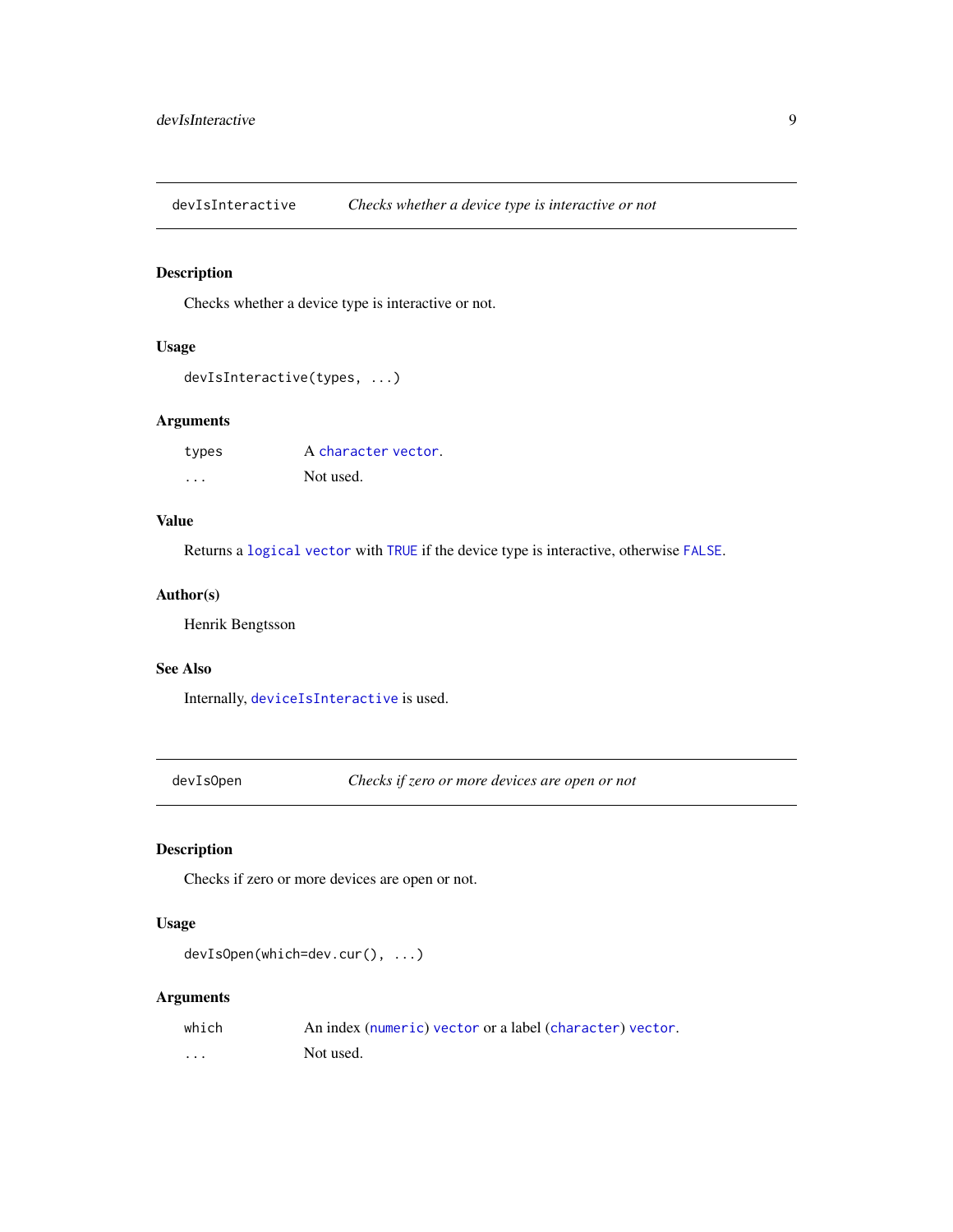<span id="page-9-0"></span>Returns a named [logical](#page-0-0) [vector](#page-0-0) with [TRUE](#page-0-0) if a device is open, otherwise [FALSE](#page-0-0).

#### Author(s)

Henrik Bengtsson

```
# - - - - - - - - - - - - - - - - - - - - - - - - - - - - - - - -
# Use devices for conditional processing of code.
# Close devices to rerun code.
# - - - - - - - - - - - - - - - - - - - - - - - - - - - - - - - -
cat("Currently opened device:\n")
print(devList())
# Alt A: Use device index counter (starting with the 16:th)
fig <-15if (!devIsOpen(fig <- fig + 1)) {
  devSet(fig)
  cat("Figure", fig, "\n")
  plot(1:10)
}
cat("Currently opened device:\n")
print(devList())
if (!devIsOpen(fig <- fig + 1)) {
  devSet(fig)
  cat("Figure", fig, "\n")
  plot(1:10)
}
cat("Currently opened device:\n")
print(devList())
# Alt B: Use device labels
if (!devIsOpen(label <- "part 1")) {
  devSet(label)
  cat("Part 1\n")
  plot(1:10)
}
cat("Currently opened device:\n")
print(devList())
if (!devIsOpen(label <- "part 2")) {
  devSet(label)
  cat("Part 2\n")
  plot(1:10)
}
cat("Currently opened device:\n")
print(devList())
```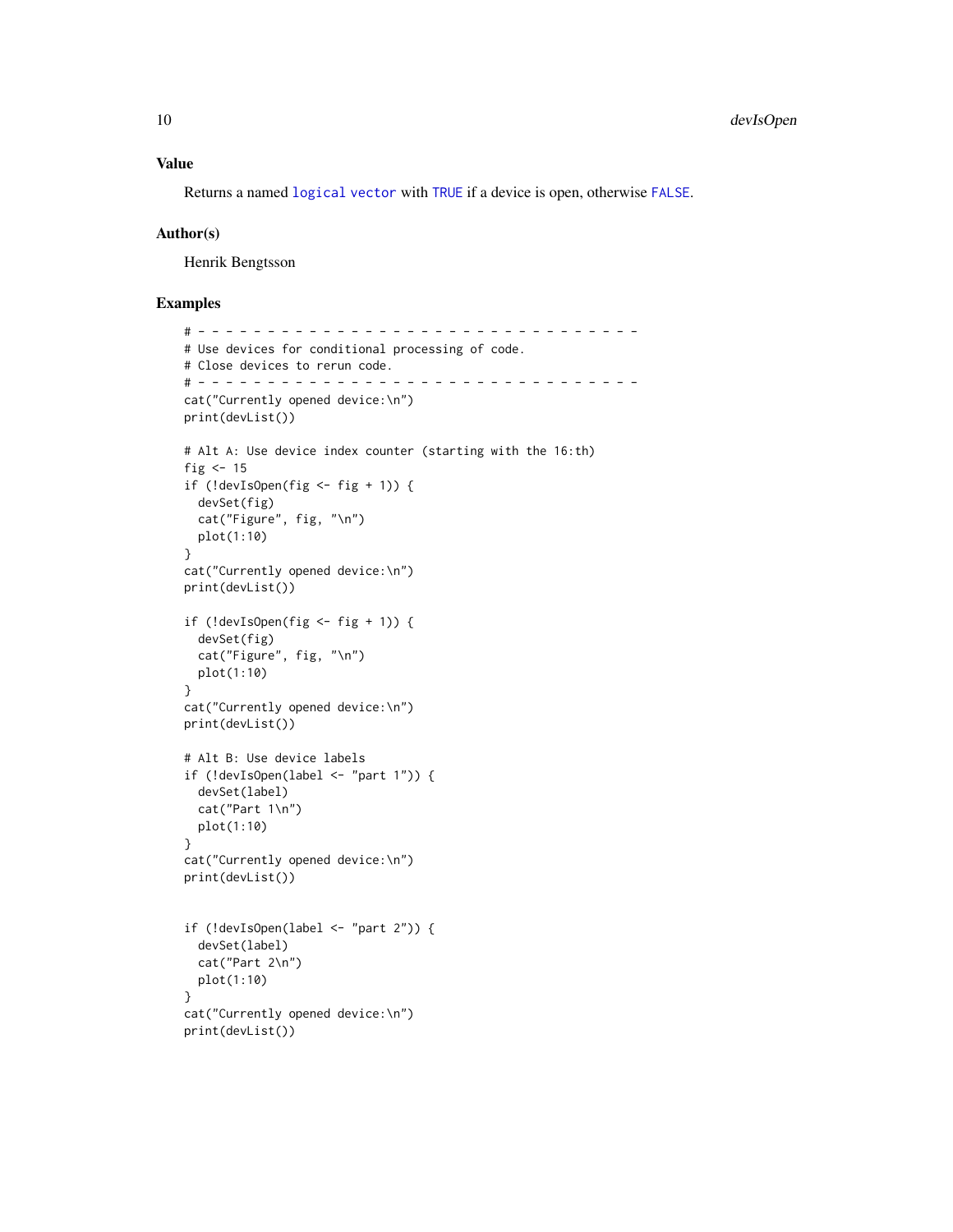<span id="page-10-2"></span><span id="page-10-0"></span>

Lists the indices of the open devices named by their labels.

## Usage

```
devList(interactiveOnly=FALSE, dropNull=TRUE, ...)
```
## Arguments

| interactiveOnly |                                                              |
|-----------------|--------------------------------------------------------------|
|                 | If TRUE, only open interactive/screen devices are returned.  |
| dropNull        | If TRUE, the "null" device (device index 1) is not returned. |
|                 | Not used.                                                    |

## Value

Returns a named [integer](#page-0-0) [vector](#page-0-0).

## Author(s)

Henrik Bengtsson

## See Also

[dev.list\(](#page-0-0)).

<span id="page-10-1"></span>devNew *Opens a new device*

## Description

Opens a new device.

#### Usage

devNew(type=getOption("device"), ..., scale=1, aspectRatio=1, par=NULL, label=NULL)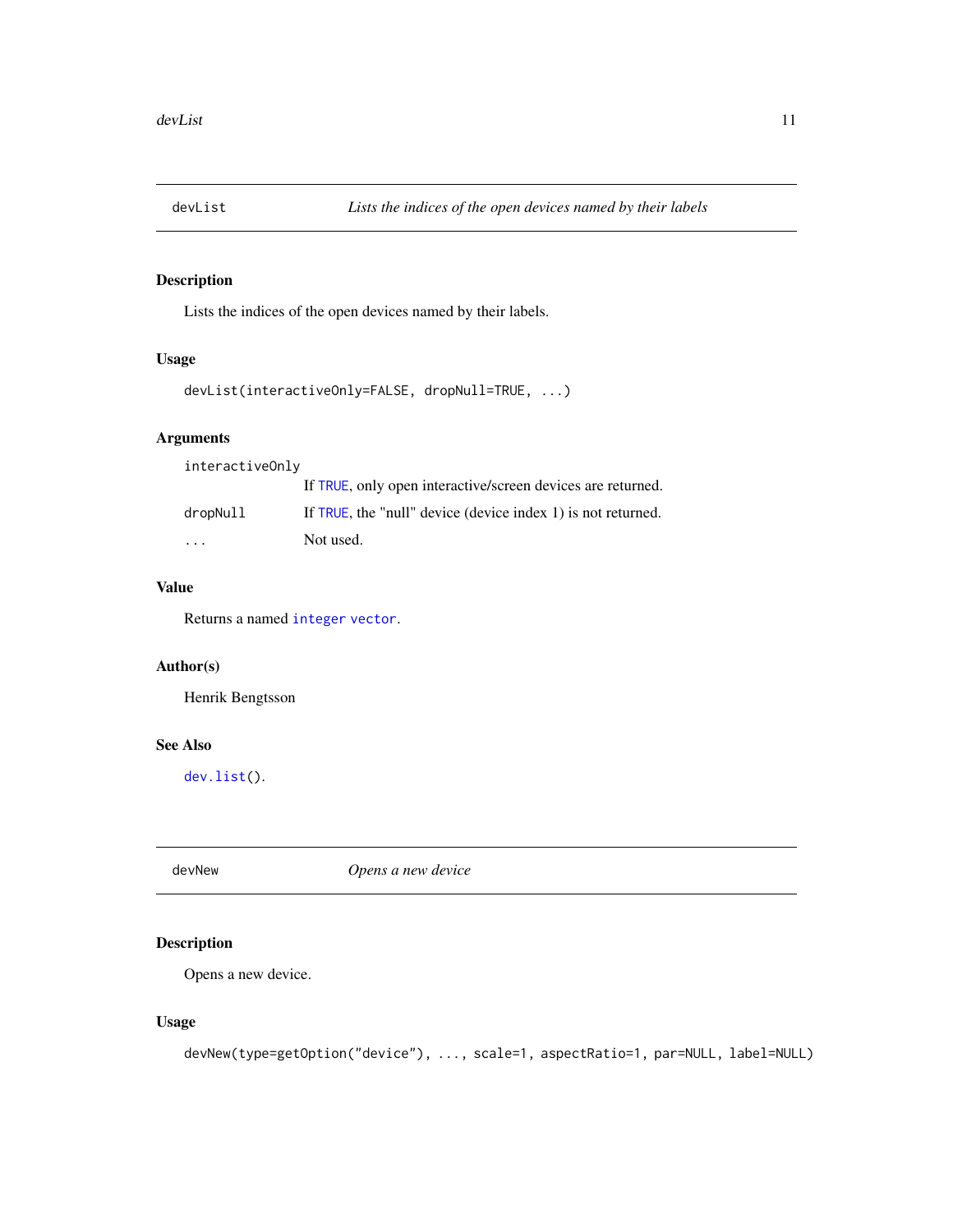#### <span id="page-11-0"></span>Arguments

| type        | A character string specifying the type of device to be opened. This string<br>should match the name of an existing device function. |
|-------------|-------------------------------------------------------------------------------------------------------------------------------------|
| $\ddots$ .  | Additional arguments passed to the device function, e.g. width and height.<br>If not given, the are inferred from devoptions().     |
| scale       | A numeric scalar factor specifying how much the width and the height should<br>be rescaled.                                         |
| aspectRatio | A numeric ratio specifying the aspect ratio of the image. See below.                                                                |
| par         | An optional named list of graphical settings applied, that is, passed to par,<br>immediately after opening the device.              |
| label       | An optional character string specifying the label of the opened device.                                                             |

#### Value

Returns the device index of the opened device.

#### Width and heights

The default width and height of the generated image is specific to the type of device used. There is not straightforward programmatic way to infer these defaults; here we use [devOptions](#page-12-2)(), which in most cases returns the correct defaults.

## Aspect ratio

The aspect ratio of an image is the height relative to the width. If argument height is not given (or [NULL](#page-0-0)), it is calculated as aspectRatio\*width as long as they are given. Likewise, if argument width is not given (or [NULL](#page-0-0)), it is calculated as width/aspectRatio as long as they are given. If neither width nor height is given, then width defaults to devOptions(type)\$width. If both width and height are given, then aspectRatio is ignored.

#### Author(s)

Henrik Bengtsson

#### See Also

[devDone](#page-4-1)() and [devOff](#page-12-1)(). For simplified generation of image files, see [devEval](#page-5-1)().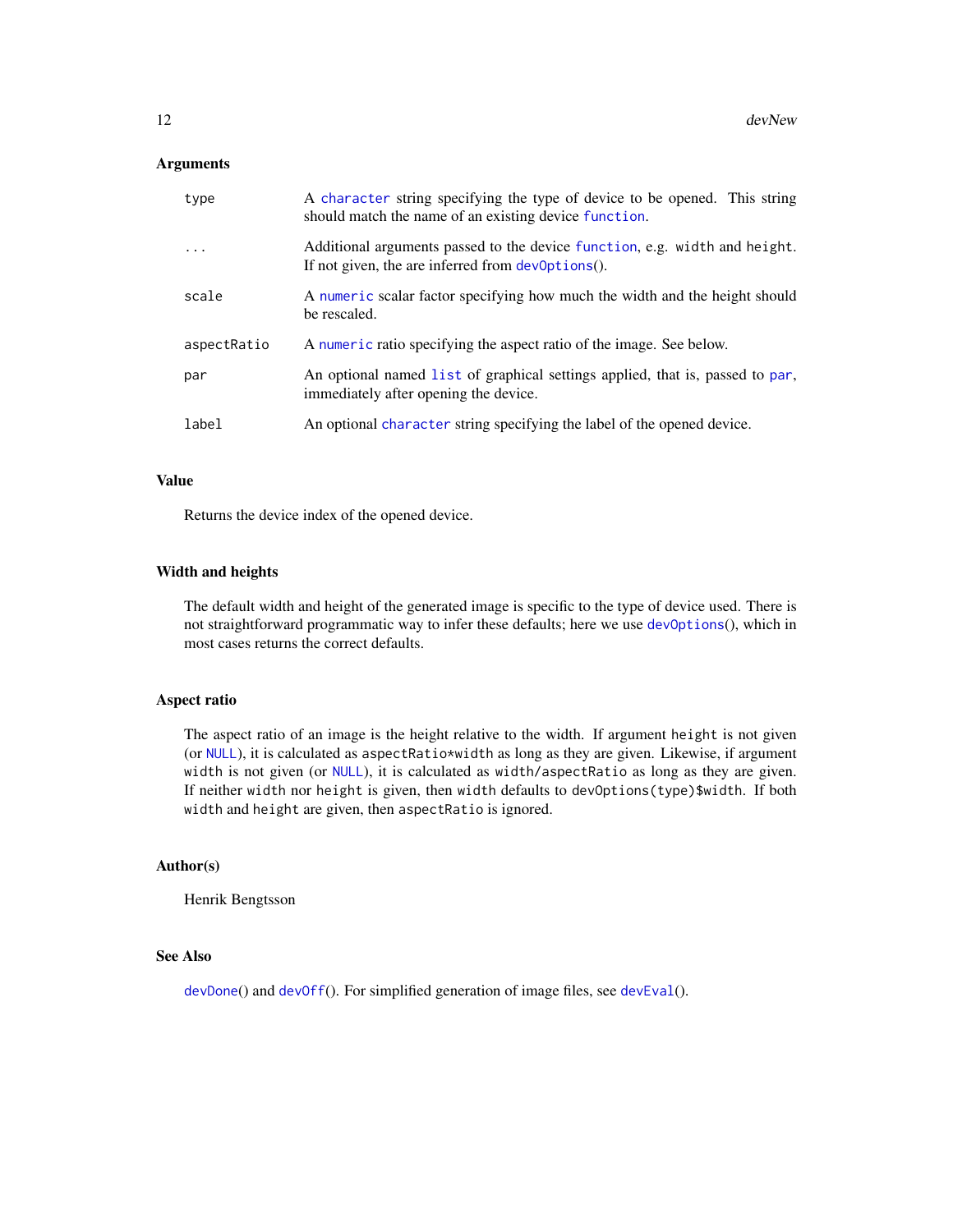<span id="page-12-1"></span><span id="page-12-0"></span>

Closes zero or more devices.

## Usage

devOff(which=dev.cur(), ...)

## Arguments

| which | An index (numeric) vector or a label (character) vector. |
|-------|----------------------------------------------------------|
| .     | Not used.                                                |

#### Value

Returns [dev.cur\(](#page-0-0)).

#### Author(s)

Henrik Bengtsson

## See Also

[devDone](#page-4-1)(). Internally, [dev.off\(](#page-0-0)) is used.

<span id="page-12-2"></span>devOptions *Gets the default device options*

## Description

Gets the default device options as given by predefined devices options adjusted for the default arguments of the device function.

## Usage

```
devOptions(type=NULL, custom=TRUE, special=TRUE, inherits=FALSE, drop=TRUE,
  options=list(), ..., reset=FALSE)
```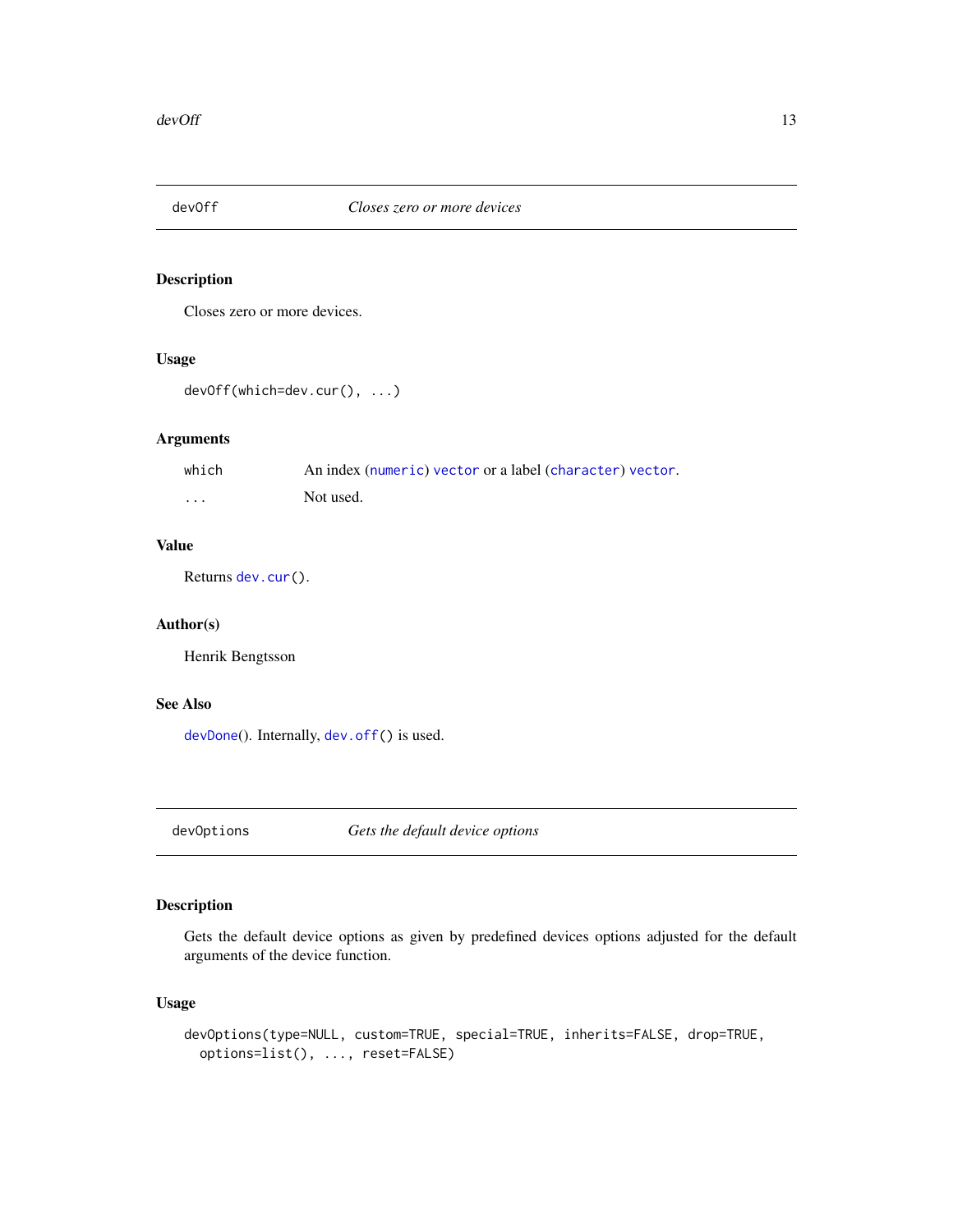#### <span id="page-13-0"></span>**Arguments**

| type     | A character string or a device function specifying the device to be queried.<br>May also be a vector, for querying device options for multiple devices. |
|----------|---------------------------------------------------------------------------------------------------------------------------------------------------------|
| custom   | If TRUE, also the default settings specific to this function is returned. For more<br>details, see below.                                               |
| special  | A logical. For more details, see below.                                                                                                                 |
| inherits | If TRUE, the global option is used if the type-specific is not set (or NULL).                                                                           |
| drop     | If TRUE and only one device type is queried, then a list is returned, otherwise<br>a matrix.                                                            |
| options  | Optional named list of settings.                                                                                                                        |
| .        | Optional named arguments for setting new defaults. For more details, see below.                                                                         |
| reset    | If TRUE, the device options are reset to R defaults.                                                                                                    |

#### Details

If argument special is [TRUE](#page-0-0), then the 'width' and 'height' options are adjusted according to the rules explained for argument 'paper' in [pdf](#page-0-0), [postscript](#page-0-0), and [xfig](#page-0-0).

#### Value

If drop=TRUE and a single device is queries, a named [list](#page-0-0) is returned, otherwise a [matrix](#page-0-0) is returned. If a requested device is not implemented/supported on the current system, then "empty" results are returned. If options were set, that is, if named options were specified via ..., then the list is returned invisibly, otherwise not.

#### Setting new defaults

When setting device options, the getOption("devOptions")[[type]] option is modified. This means that for such options to be effective, any device function needs to query also such options, which for instance is done by [devNew](#page-10-1)().

Also, for certain devices (eps, pdf, postscript, quartz, windows and x11), builtin R device options are set.

#### Author(s)

Henrik Bengtsson

```
# Tabulate some of the default settings for known devices
print(devOptions()[,c("width", "height", "bg", "fg", "pointsize")])
```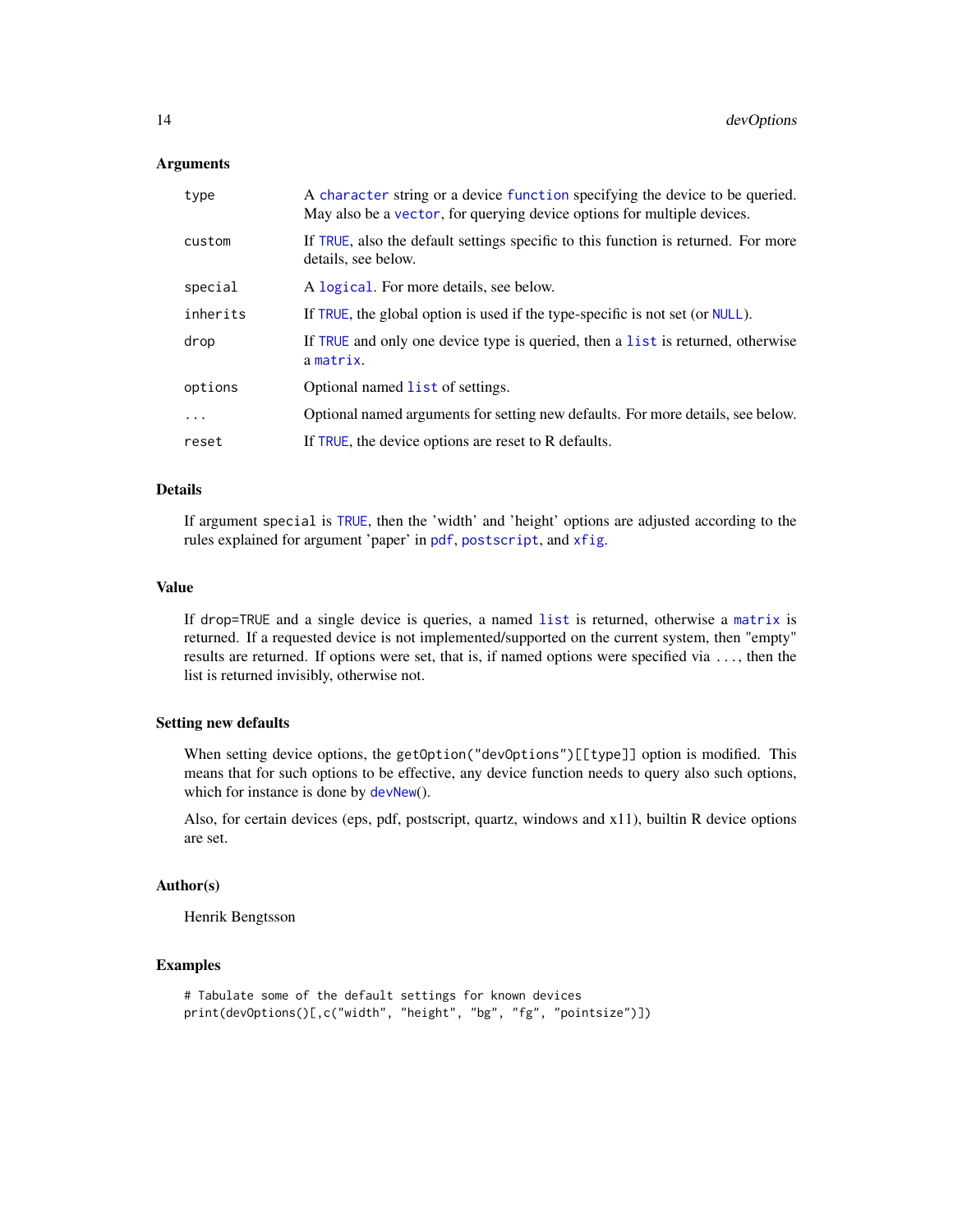<span id="page-14-0"></span>

Activates a device.

## Usage

```
devSet(which=dev.next(), ...)
```
## Arguments

| which                | An index (numeric) or a label (character). If neither, then a label correspond- |
|----------------------|---------------------------------------------------------------------------------|
|                      | ing to the checksum of which as generated by digest is used.                    |
| $\ddot{\phantom{0}}$ | Not used.                                                                       |

## Value

Returns what [dev.set\(](#page-0-0)) returns.

#### Author(s)

Henrik Bengtsson

## See Also

[devOff](#page-12-1)() and [devDone](#page-4-1)(). Internally, [dev.set\(](#page-0-0)) is used.

<span id="page-14-1"></span>devSetLabel *Sets the label of a device*

## Description

Sets the label of a device.

## Usage

```
devSetLabel(which=dev.cur(), label, ...)
```

| which | An index (numeric) or a label (character). |
|-------|--------------------------------------------|
| label | A character string.                        |
| .     | Not used.                                  |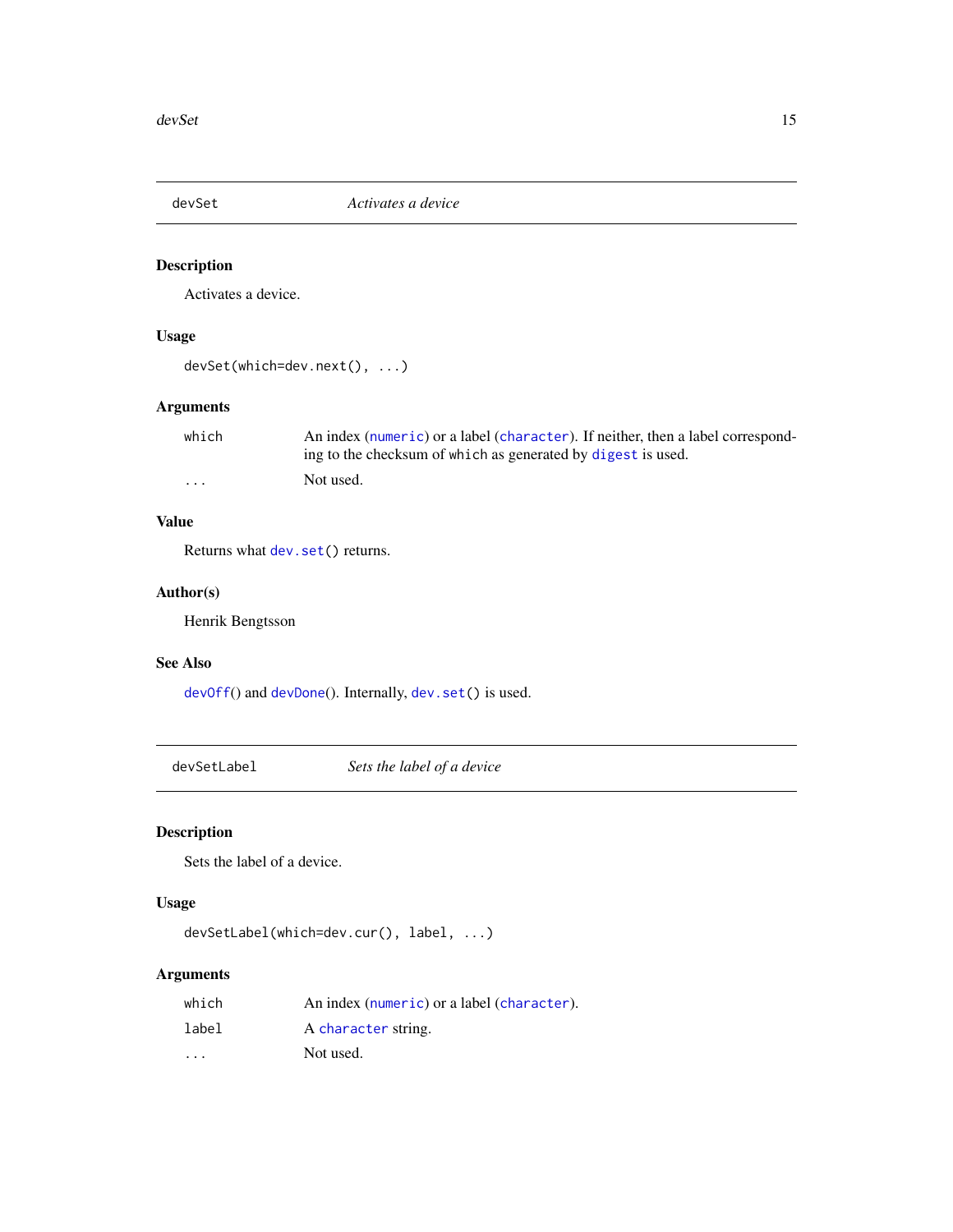#### Value

Returns nothing.

## Author(s)

Henrik Bengtsson

#### See Also

[devGetLabel](#page-7-1)() and [devList](#page-10-2)().

toNNN *Methods for creating image files of a specific format*

## <span id="page-15-1"></span>Description

Methods for creating image files of a specific format.

#### Usage

```
toBMP(name, ...)
toPDF(name, ...)
toPNG(name, ...)
toSVG(name, ...)
toTIFF(name, ...)
toEMF(name, ..., ext="emf")
toWMF(name, ..., ext="wmf")
toFavicon(..., name="favicon", ext="png",
          field=getDevOption("favicon", "field", default="htmlscript"))
toDefault(name, ...)
toQuartz(name, ...)
toX11(name, ...)
toWindows(name, ...)
toCairoWin(name, ...)
toCairoX11(name, ...)
toRStudioGD(name, ..., .allowUnknownArgs = TRUE)
```
<span id="page-15-0"></span>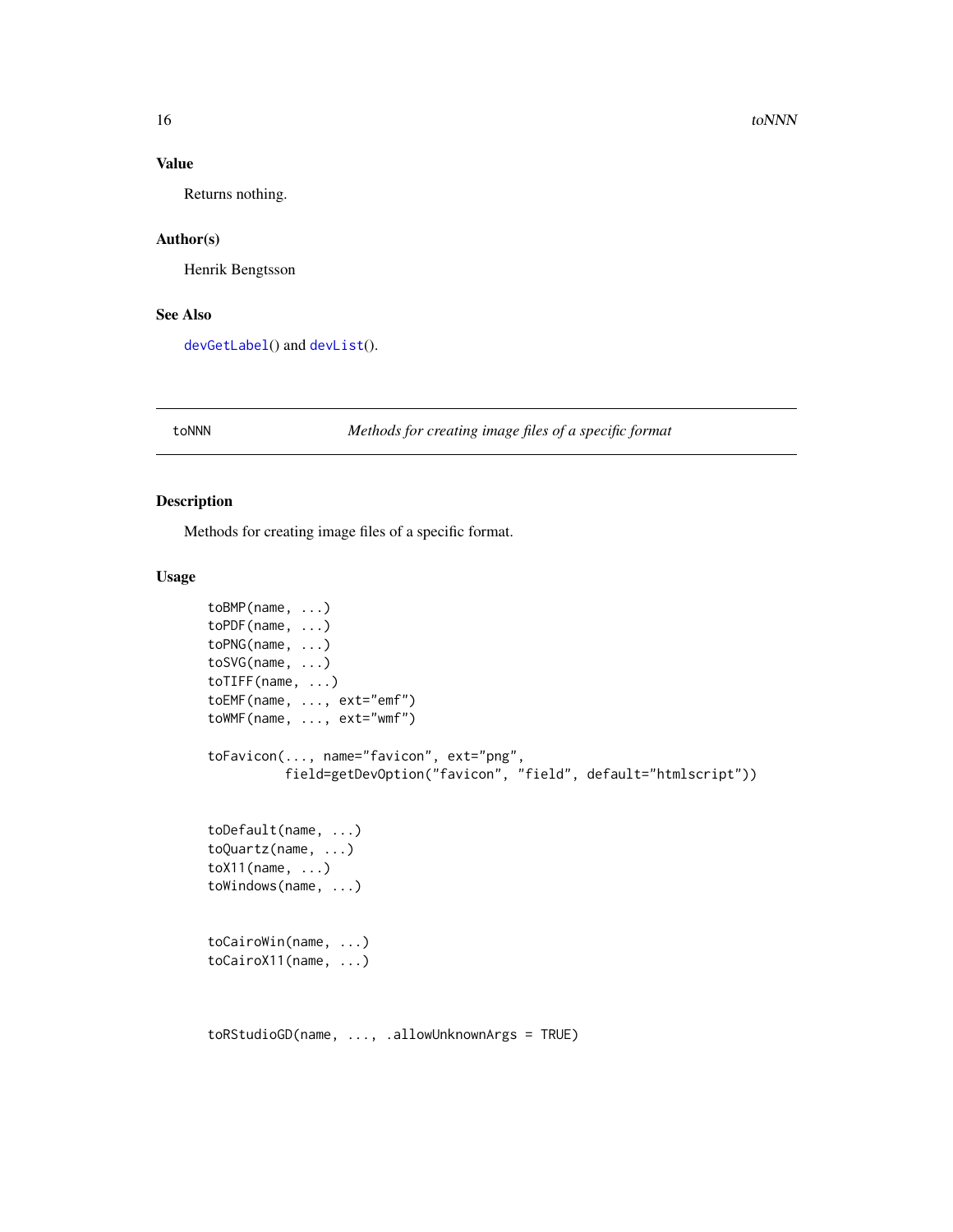#### <span id="page-16-0"></span>with Par  $17$

#### Arguments

| name |                     | A character string specifying the name of the image file.            |  |
|------|---------------------|----------------------------------------------------------------------|--|
|      | , .allowUnknownArgs |                                                                      |  |
|      |                     | Additional arguments passed to devEval(), e.g. tags and aspectRatio. |  |
|      | ext. field          | Passed to $devEval()$ .                                              |  |

#### Value

Returns by default the [DevEvalProduct](#page-0-0). For toFavicon() the default return value is a [character](#page-0-0) string.

#### Windows Metafile Format

Both toEMF() and toWMF() use the exact same graphics device (win.metafile()) and settings. They only differ by filename extension. The win.metafile() device function exists on Windows only; see the grDevices package for more details.

## Author(s)

Henrik Bengtsson

## See Also

These functions are wrappers for [devEval](#page-5-1)(). See [devOptions](#page-12-2)() to change the default dimensions for a specific device type.

withPar *Evaluate an R expression with graphical parameters set temporarily*

## Description

Evaluate an R expression with graphical parameters set temporarily.

## Usage

```
withPar(expr, ..., args=list(), envir=parent.frame())
```

| expr      | The R expression to be evaluated.                              |
|-----------|----------------------------------------------------------------|
| $\ddotsc$ | Named options to be used.                                      |
| args      | (optional) Additional named options specified as a named list. |
| envir     | The environment in which the expression should be evaluated.   |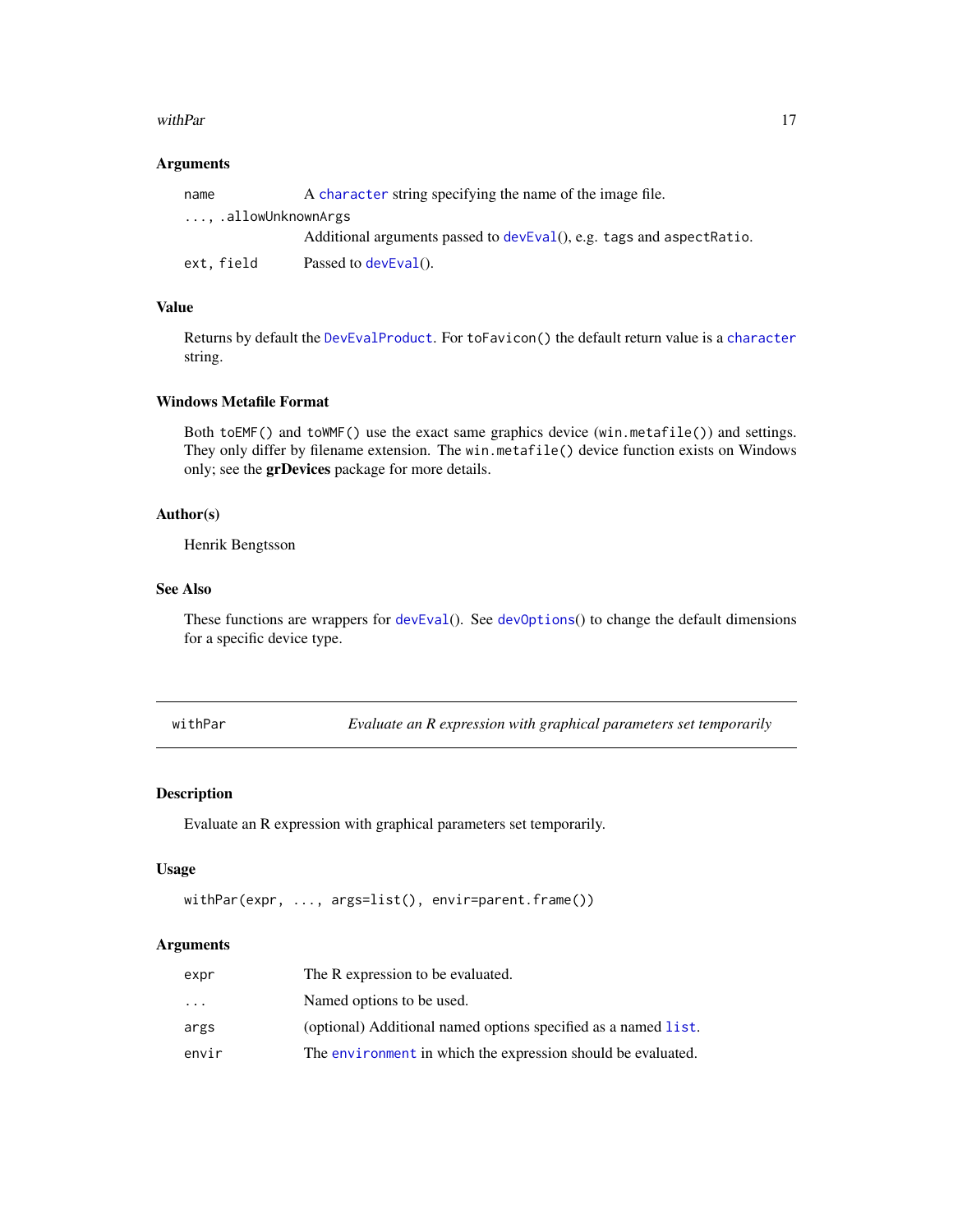## <span id="page-17-0"></span>Details

Upon exit (also on errors), this function will reset *all* (modifiable) graphical parameters to the state of options available upon entry. This means any parameters *modified* from evaluating expr will also be undone upon exit.

#### Value

Returns the results of the expression evaluated.

## Author(s)

Henrik Bengtsson

## See Also

Internally, [eval](#page-0-0)() is used to evaluate the expression, and [par](#page-0-0) to set graphical parameters.

```
withPar({
 layout(1:4)
  withPar({
   plot(1:10)
   plot(10:1)
  }, pch=4)
  withPar({
   plot(1:10)
   plot(10:1)
  }, pch=0, bg="yellow")
}, mar=c(2,2,1,1))
```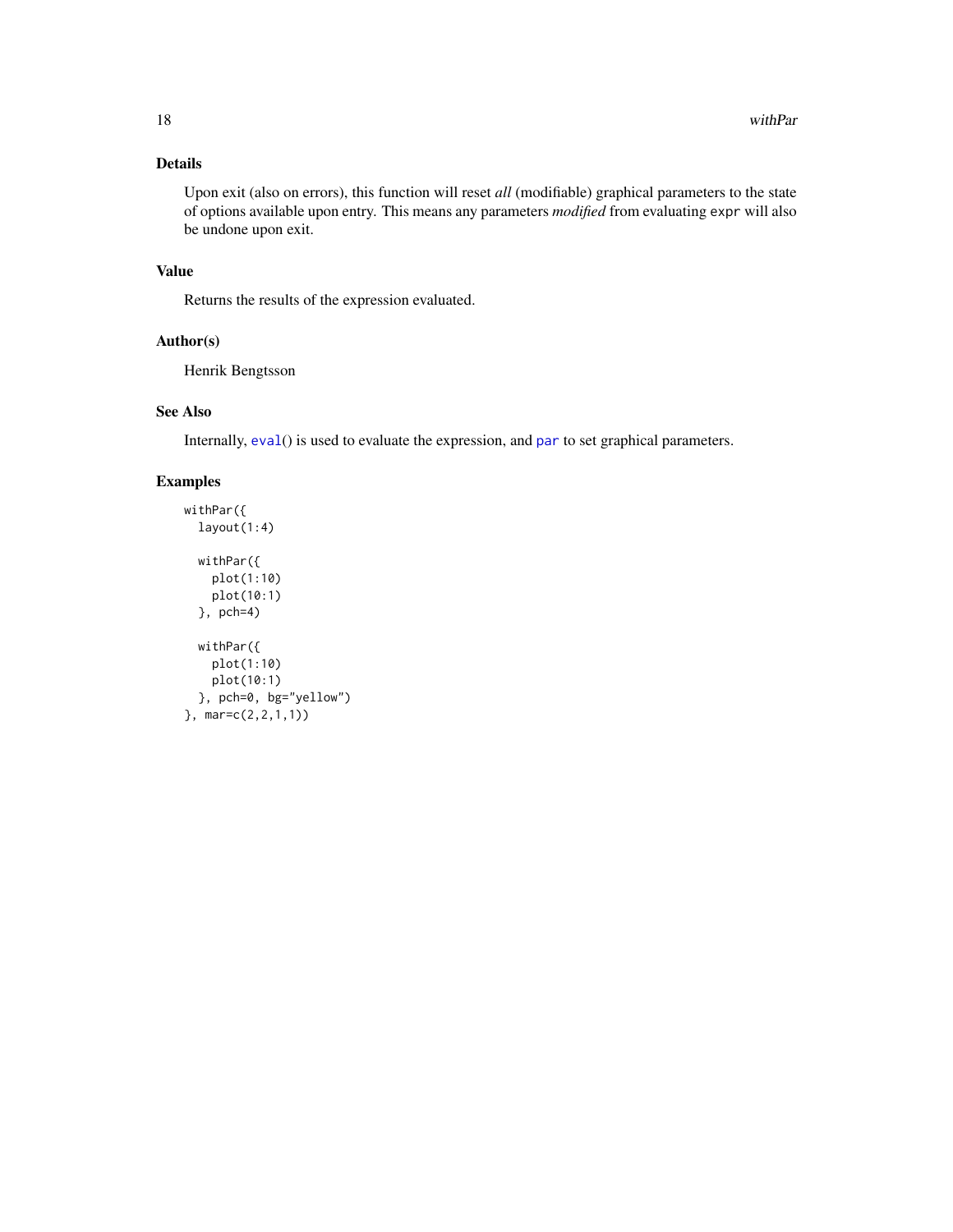# <span id="page-18-0"></span>Index

∗ IO withPar, [17](#page-16-0) ∗ device capturePlot, [4](#page-3-0) devDone, [5](#page-4-0) devEval, [6](#page-5-0) devGetLabel, [8](#page-7-0) devIsInteractive, [9](#page-8-0) devIsOpen, [9](#page-8-0) devList, [11](#page-10-0) devNew, [11](#page-10-0) devOff, [13](#page-12-0) devOptions, [13](#page-12-0) devSet, [15](#page-14-0) devSetLabel, [15](#page-14-0) toNNN, [16](#page-15-0) ∗ documentation toNNN, [16](#page-15-0) ∗ package R.devices-package, [2](#page-1-0) ∗ programming withPar, [17](#page-16-0) ∗ utilities devDone, [5](#page-4-0) devEval, [6](#page-5-0) devGetLabel, [8](#page-7-0) devIsInteractive, [9](#page-8-0) devIsOpen, [9](#page-8-0) devList, [11](#page-10-0) devNew, [11](#page-10-0) devOff, [13](#page-12-0) devOptions, [13](#page-12-0) devSet, [15](#page-14-0) devSetLabel, [15](#page-14-0) toNNN, [16](#page-15-0) architecture, [3](#page-2-0) as.architecture, *[4](#page-3-0)* as.architecture *(*architecture*)*, [3](#page-2-0) asDataURI *(*toNNN*)*, [16](#page-15-0)

capturePlot, [4](#page-3-0) character, *[5](#page-4-0)*, *[7](#page-6-0)[–9](#page-8-0)*, *[12](#page-11-0)[–15](#page-14-0)*, *[17](#page-16-0)* dev.cur, *[6](#page-5-0)*, *[13](#page-12-0)* dev.interactive, *[6](#page-5-0)* dev.list, *[11](#page-10-0)* dev.off, *[13](#page-12-0)* dev.set, *[15](#page-14-0)* devDone, [5,](#page-4-0) *[12,](#page-11-0) [13](#page-12-0)*, *[15](#page-14-0)* devDump *(*devEval*)*, [6](#page-5-0) devEval, [6,](#page-5-0) *[12](#page-11-0)*, *[17](#page-16-0)* DevEvalFileProduct, *[7](#page-6-0)* DevEvalProduct, *[7](#page-6-0)*, *[17](#page-16-0)* devGetLabel, [8,](#page-7-0) *[16](#page-15-0)* deviceIsInteractive, *[9](#page-8-0)* devIsInteractive, [9](#page-8-0) devIsOpen, [9](#page-8-0) devList, *[8](#page-7-0)*, [11,](#page-10-0) *[16](#page-15-0)* devNew, *[6,](#page-5-0) [7](#page-6-0)*, [11,](#page-10-0) *[14](#page-13-0)* devOff, *[6](#page-5-0)*, *[12](#page-11-0)*, [13,](#page-12-0) *[15](#page-14-0)* devOptions, *[7](#page-6-0)*, *[12](#page-11-0)*, [13,](#page-12-0) *[17](#page-16-0)* devSet, [15](#page-14-0) devSetLabel, *[8](#page-7-0)*, [15](#page-14-0) digest, *[15](#page-14-0)* environment, *[4](#page-3-0)*, *[6](#page-5-0)*, *[17](#page-16-0)* eval, *[18](#page-17-0)* expression, *[4](#page-3-0)*, *[6](#page-5-0)* FALSE, *[9,](#page-8-0) [10](#page-9-0)* function, *[12](#page-11-0)*, *[14](#page-13-0)* getDevOption *(*devOptions*)*, [13](#page-12-0) integer, *[11](#page-10-0)* list, *[7](#page-6-0)*, *[12](#page-11-0)*, *[14](#page-13-0)*, *[17](#page-16-0)* logical, *[9,](#page-8-0) [10](#page-9-0)*, *[14](#page-13-0)* matrix, *[14](#page-13-0)*